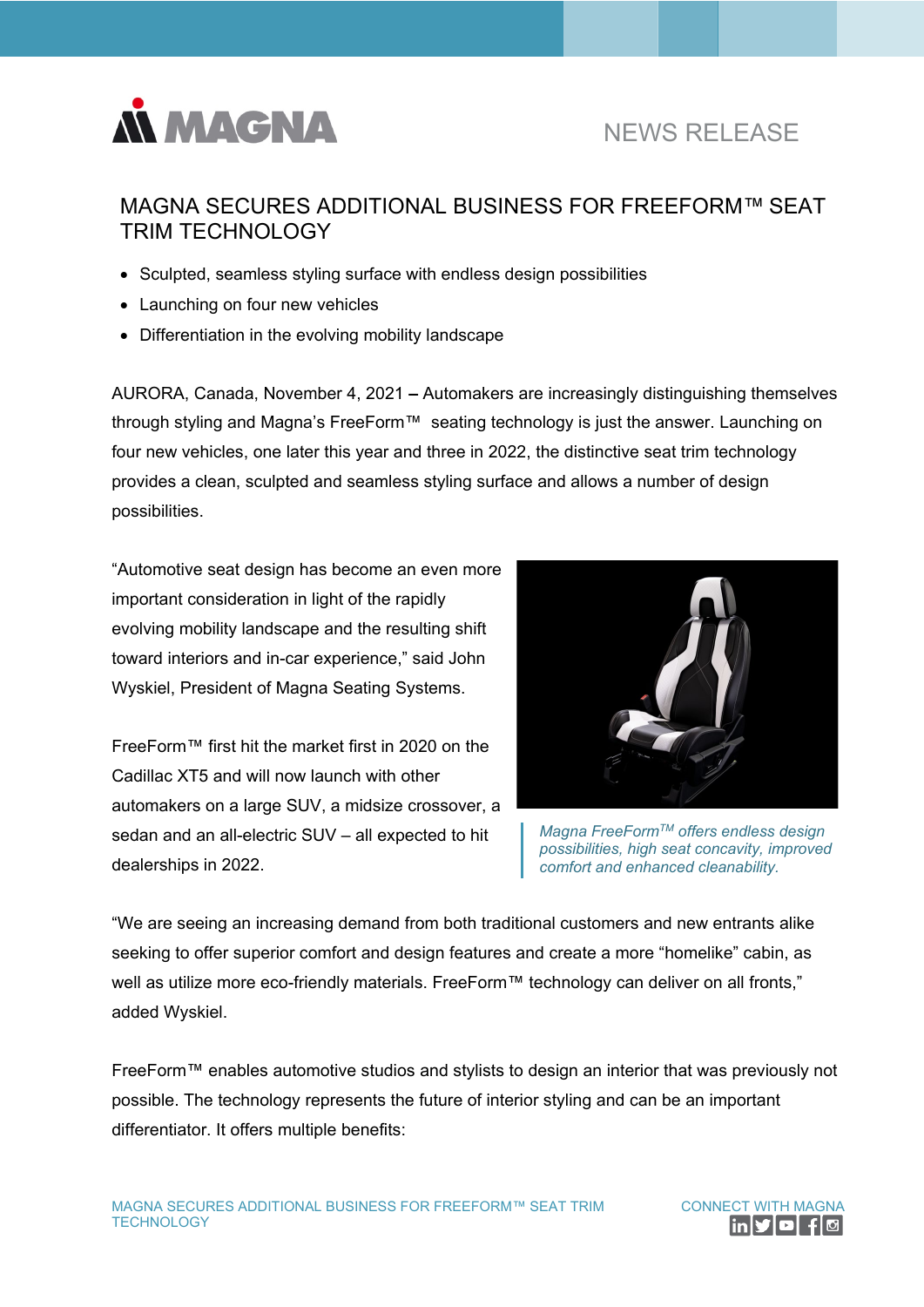### **Styling flexibility**

FreeForm™ can achieve design details as sharp as a 1mm radius compared to 20-25mm for traditional cut and sew. This allows automotive stylists greater design possibilities to achieve various shapes and forms, and crisper lines.

#### **Comfort benefits**

The new seat trim technology offers improved back comfort thanks to more than 100mm of concavity – nearly impossible with traditional cut and sew. Coupled with bolsters, this offers enhanced support for the lower back as it reduces fatiguing micro-motions of the spine. Furthermore, FreeForm™ is created with a foam laminate which results in a moldable surface that is four times more breathable than comparable molded trim products – further enhancing seat comfort.

### **Sustainable materials**

FreeForm™ back panel seats contain up to 50% proprietary polyols derived from recycled polyethylene terephthalate and the seating surface contains up to 20% renewable materials from a bio-feedstock – resulting in an overall more sustainable product.

#### **Cleaning advantages**

The smooth surface of FreeForm™ allows for seats to be more quickly and easily cleaned. The seat covers can also be easily removed for cleaning and routine maintenance making them appealing for future mobility scenarios like ride sharing.

#### **Additional cabin space**

FreeForm™ back panels provide a "soft touch" surface with draw capabilities of up to four inches – offering a significant amount of added leg room.

###

## TAGS Automotive seating, automotive seat systems, automotive interior design, new mobility

INVESTOR CONTACT Louis Tonelli, Vice-President, Investor Relations [louis.tonelli@magna.com,](mailto:louis.tonelli@magna.com) 905.726.7035

#### MEDIA CONTACT

Tracy Fuerst, Vice President, Corporate Communications & PR [tracy.fuerst@magna.com,](mailto:tracy.fuerst@magna.com) 248-761-7004